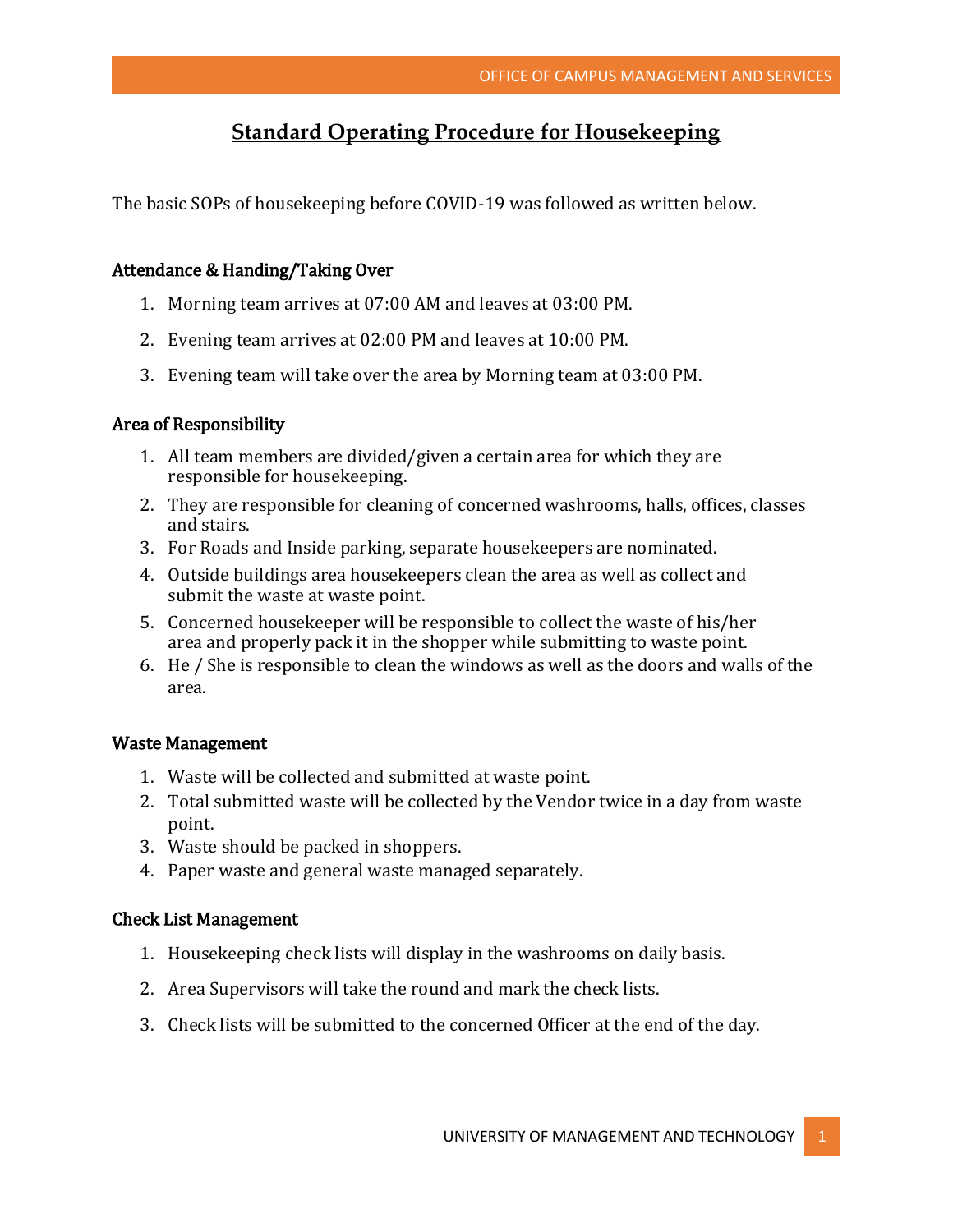Following is the Policy being adopted additionally for COVID-19 prevention measures.

Recommended preventive building cleaning measures are mentioned here for what we do on a daily basis to combat the spread the virus. However, in response to increased concern, we are applying advance resources and supplies, for additional preventive cleaning.

- We have practiced disinfectant spray in all over the campus.
- Following the practice to wear mask.
- Providing hand sanitizer in all over the campus.

# Above mentioned practices are performed via following material.

## Disinfectant Sprays Used:

- 1. Chlorozel Powder
- 2. Phynal
- 3. Aqua Clean Drop Spray
- 4. Sanidol
- 5. Dettol Disinfectant
- 6. Hand Sanitizer

Purpose: To set forth the plan for cleaning buildings to prevent the spread of virus.

Objective: Prevent the spread of virus to staff/faculty, participants and other members (vendors/visitors) through frequent, effective and safe cleaning and disinfecting procedures in all buildings and open areas.

Scope: Applies to all schools, offices, classrooms and buildings.

Procedures: There are four modes of cleaning which apply to various circumstances:

1. Routine cleaning is performed on regular scheduled basis by designated staff assigned to that building or area. Routine cleaning includes daily cleaning and disinfecting of all building including offices, labs, corridors, classes, open areas and stairs. Scheduled sweeping/moping of all floors, emptying trash and other building based tasks. All campus will be cleaned with disinfectant spray that is useful against COVID-19 (mentioned above).

# First Round of disinfectant spray from 08:00 AM to 10:00 AM Include following areas.

- a. Main Building (Halls, Corridors, stairs, offices, classes and washrooms)
- b. Admission Office
- c. Power house
- d. Library building (Halls, Corridors, stairs, offices, classes and washrooms)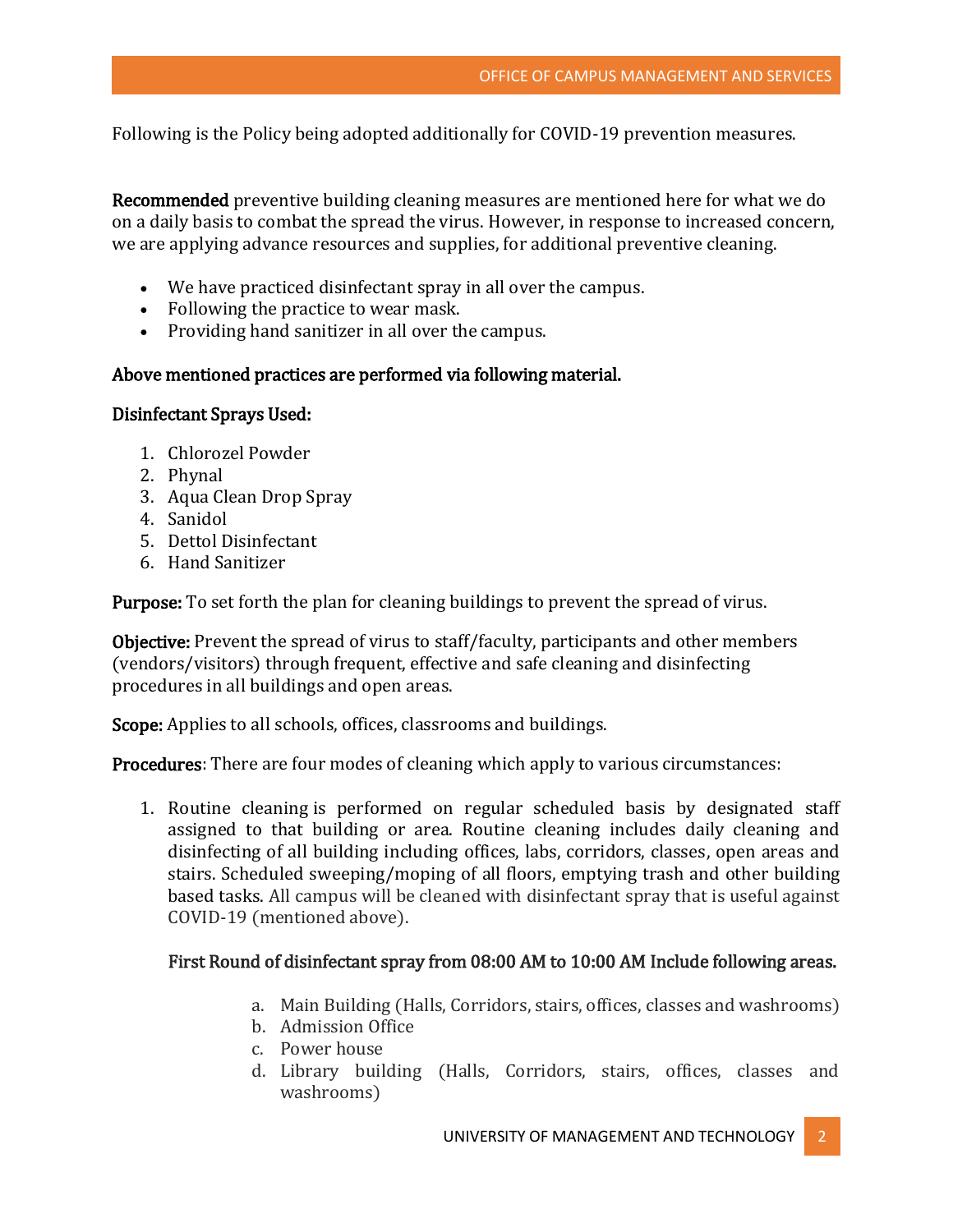- e. SEN building (Halls, Corridors, stairs, offices, classes and washrooms)
- f. SHS building (Halls, Corridors, stairs, offices, classes and washrooms)
- g. Admin building (Halls, Corridors, stairs, offices and washrooms)
- h. 30-D and 26-D
- i. STD building (Halls, Corridors, stairs, offices, classes and washrooms)
- j. Masjid (including washrooms)
- k. North and South gates.
- l. Open inside area (Roads, Pathways, railings)
- m. Benches, windows, doors and door handles
- n. Lifts

## Second Round of disinfectant spray from 11:00 AM onwards Include following areas.

- a. Open areas
- b. Grounds
- c. Inside parking
- d. Guest houses 15-B and 340-B
- e. Offices
- 2. Staff/Faculty area cleaning is performed by all office boys at their designated workspace, which may include desk, telephone, keyboard, chair or any other items used by staff during preforming their duties.
- 3. Emergency cleaning is performed by special designated team on an emergency basis, in response to a particular, identified incidence of virus
- 4. All Classrooms/Labs on campus are cleaned and disinfected twice in a day on daily basis after half interval of slots with a disinfectant spray that is useful against COVID-19 (mentioned above).

## Routine high touch cleaning:

- Water dispensers
- Classroom tables
- Toilets, sinks and faucets
- Drinking Cooler

## Supplemental cleaning:

- Door handles and knobs (including exterior doors), Elevator buttons, Hand rails
- Light switches
- Copier, printer and fax control buttons, Front desk and lobby surfaces

# Staff/Faculty area cleaning: